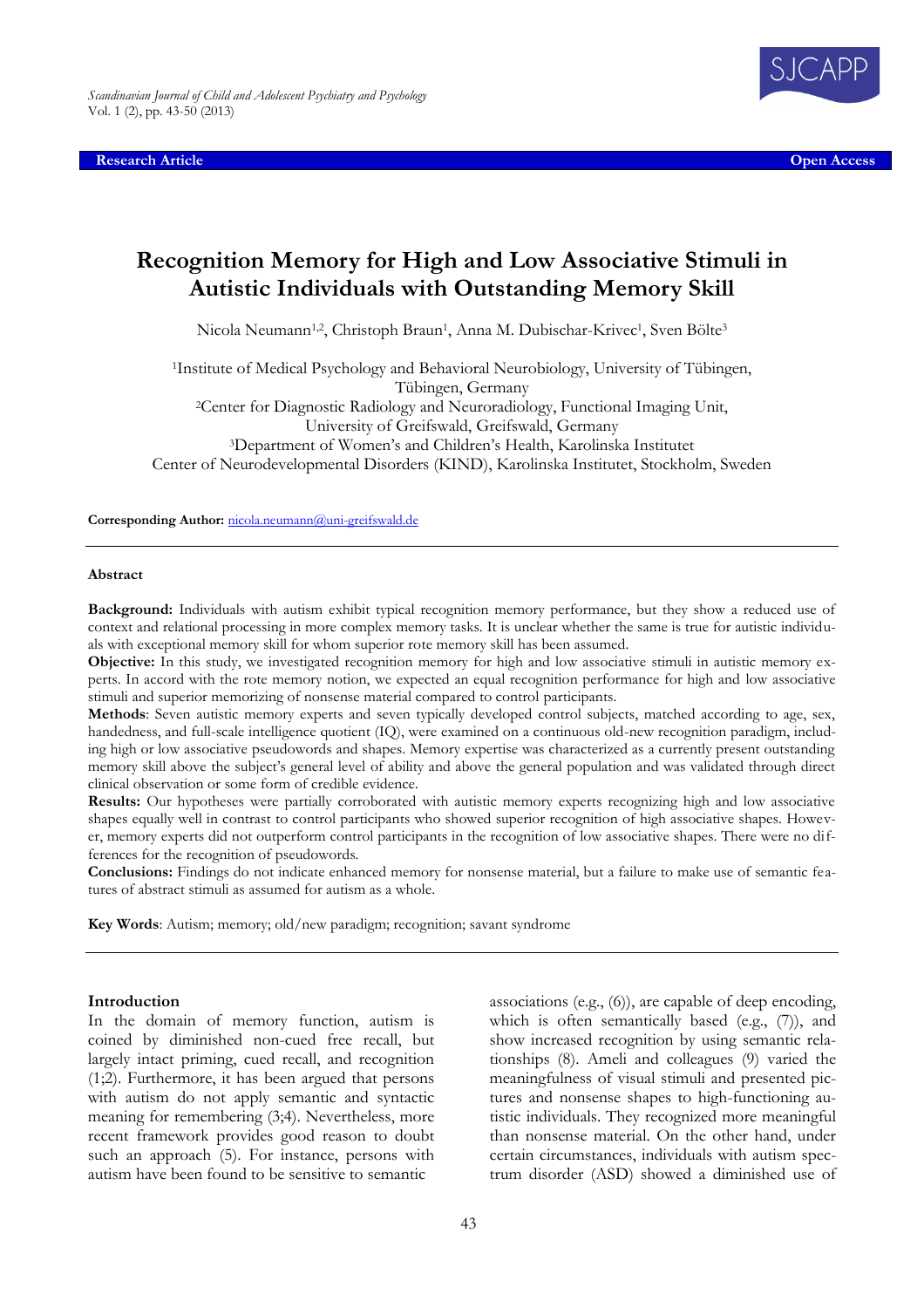context (10;11), especially on memory tests that provide little support at retrieval (8).

However, a substantial minority of the persons with autism show some sort of outstanding skill in relation to their general intellectual level (12), also labeled *savant skills.* Due to changes in diagnostic practice in autism in the last 30 years, there may be prevalence rates of savant skills including exceptional cognitive skills up to 30% (13). For this subgroup, some sort of underlying fundamentally altered memory function has been postulated. A prominent account in this regard is *rote memory* (14- 16), which is information processing that avoids grasping the inner complexities and inferences of the subject that is being learned and instead focuses on memorizing the material mechanically, so that it can be recalled by the learner exactly the way it was read or heard. Although it has been demonstrated that autistic savants capture a structure and apply rules within their domain of expertise (such as music or calendar calculating; see (17), nonmeaningful memory strategies might also be present, for example, in memory savants who are able to remember all kinds of meaningless information (18).

The objective of the present study was to compare autistic individuals with outstanding memory and typically developed control persons using an old-new recognition memory paradigm of high and low associative pseudowords and shapes. In a previous study (19), we found that the same group of autistic individuals did not outperform control participants in the recognition of pseudowords or shapes. Thus, in the current study, we did not expect a better overall performance of autistic memory experts in our standard old-new paradigm. Instead, we hypothesized an interaction of condition (high/low associative) and group in a way that control participants show a memory advantage for high but not low associative stimuli. For the group of autistic memory experts we expected an equal recognition performance on low and high associative material and, in addition, a better recognition of low associative stimuli compared to control subjects.

## **Methods**

## *Participants*

As described in detail in Neumann et al. 2010 (19), eleven autistic individuals were recruited in cooperation with the Department of Child and Adolescent Psychiatry and Psychotherapy of the Goethe University at Frankfurt/M. They were selected from a larger sample for a magnet-encephalography study about autistic memory savants (19). Four were excluded because of an inability to follow the instructions or quit the experiment because of fatigue. All individuals exhibited idiopathic autism with fluent speech and a nonverbal IQ >85. The clinical ICD-10 diagnosis of autism (F84.0) was corroborated by assessments using the German forms of the Autism Diagnostic Interview-Revised (ADI-R, 20;21) and the Autism Diagnostic Observation Schedule  $(22; 23)$ .

Based on parental interviews followed by direct clinical behavior observation, all autistic individuals were classified as displaying outstanding memory skill. Thereby the scale for special, outstanding abilities of the ADI-R ("Interests and behaviors") was used to define special memory abilities and to classify memory savants if they were currently showing some outstanding memory skills above the subject's general level of ability and above the general population. Additionally, special abilities reported by parents were validated through direct clinical observation (demonstration of skill) or some form of credible evidence (e.g., school report). Exclusion criteria were anticonvulsive medication, an epileptic seizure less than 2 years prior to the study, and additional severe comorbid psychiatric or neurological conditions, as assessed by reviewing information from the subject's medical file. Autistic memory experts were all male and right-handed, with a mean age of 21.4 years (range:  $8-37$ ;  $SD = 10.7$ ) and a mean full-scale IQ of 118 (range: 100-130; SD = 10.1). Their respective outstanding skills are described in Table 1. Seven typically developed individuals were recruited by summons at the University of Tübingen or were personally acquainted with the experimenters. They were matched according to sex, handedness, age (M  $= 20.3$ ; range: 8-36; SD  $= 10.3$ ), and full-scale IQ ( $M = 115$ ; range: 100-124; SD = 9.6). General IQ was assessed with the Standard Progressive Matrices (24) in five of seven memory experts and all control participants. In two of seven autistic participants, general IQ had been assessed before with the German versions of the Wechsler Adult Intelligence Scale-Revised (25) or the Wechsler Intelligence Scale for Children-Revised (26). Here, intelligence was not tested a second time in order to save time because, in individuals with high-functioning ASD, performance on the Standard Progressive Matrices and Wechsler IQ tests are comparable (27). Scores of verbal IQ or scores of the Peabody Picture Vocabulary Test-III (PPVT-III) were only available for five of seven autistic memory experts (between 94 and 126,  $M = 109.8$ ,  $SD = 13.6$ . Because of time constraints, scores of verbal IQ were not collected in the control group; however, due to the good verbal abilities of the autistic group, groups' means are not likely to differ.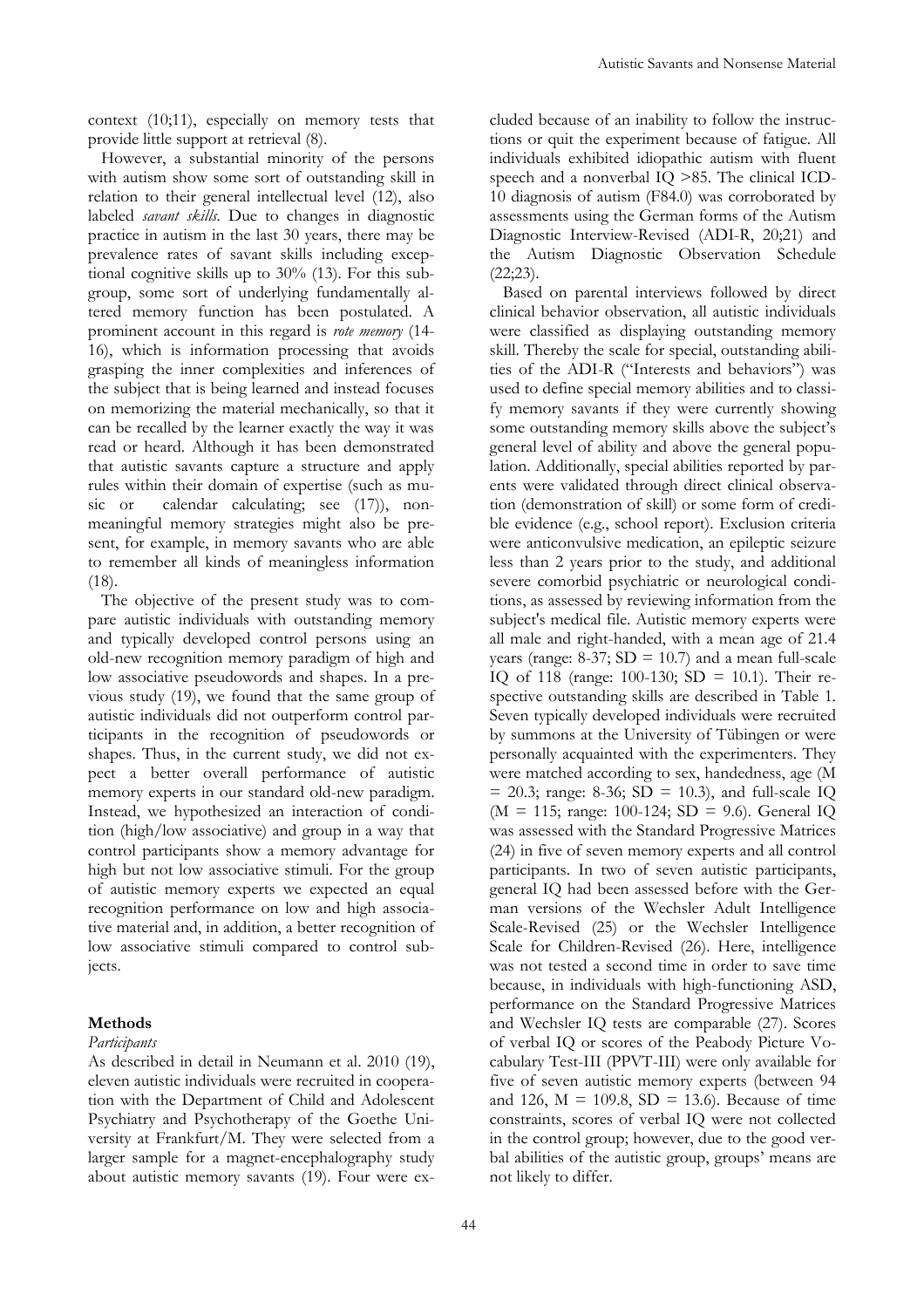| Memory<br>Savant | Age | General<br>IQ | Verbal IQ        | <b>Diagnosis</b>    | <b>Special Abilities</b>                                                                                                 |
|------------------|-----|---------------|------------------|---------------------|--------------------------------------------------------------------------------------------------------------------------|
| S <sub>1</sub>   | 8   | $120^{1}$     | $94^5$           | Autistic disorder   | Memory for timetables and<br>dates; visual-spatial abilities                                                             |
| S <sub>2</sub>   | 37  | $124^2$       | $122^{4}$        | Autistic disorder   | Memory for timetables of dif-<br>ferent transportation means;<br>musical talent, absolute pitch;<br>calendar calculation |
| S <sub>3</sub>   | 15  | $130^{3}$     | $126^3$          | Asperger's disorder | Memory for timetables; draw-<br>ing abilities                                                                            |
| S <sub>4</sub>   | 18  | $110^2$       |                  | Autistic disorder   | Memory for underground net-<br>work; calendar calculation                                                                |
| S <sub>5</sub>   | 19  | $100^{3}$     | --               | Autistic disorder   | Memory for timetables and<br>dates; mental arithmetic                                                                    |
| S <sub>6</sub>   | 34  | $124^2$       | 105 <sup>4</sup> | Autistic disorder   | Memory for train schedules<br>and highway network of Ger-<br>many;<br>memory for dates                                   |
| S 7              | 15  | $119^{2}$     | $102^{5}$        | Autistic disorder   | Memory for timetables and<br>maps, radio towers; early read-<br>ing; mental arithmetic                                   |

| TABLE 1. Characterization of autistic memory experts |  |  |  |
|------------------------------------------------------|--|--|--|
|------------------------------------------------------|--|--|--|

 $^1$  Colored Progressive Matrices;  $^2$  Standard Progressive Matrices;  $^3$  HAWIK/HAWIK-R;  $^4$  HAWIE-R;  $^5$  PPVT-III

Typically developed individuals were paid  $8 \notin$  per hour for their participation. Autistic memory experts were reimbursed for travel expenses and accommodations, and they received a non-monetary gift for their participation. Children were reinforced with tokens during the experiment that they could exchange for a gift, which had been chosen in accord with their parents. According to self-report, autistic experts were highly motivated to demonstrate their exceptional skills. All participants, or their legal agents, gave informed consent to participate in the study that was approved by the Ethics Committee of the Medical Faculty of the University of Tübingen.

## **Experimental procedure**

Participants were tested in a continuous old-new paradigm (28;29). In a block, 300 stimuli were presented continuously every 2 seconds, 100 of which were displayed only once ("new"), 100 of which were displayed for a second time ("old"), and 100 of which were displayed once, but excluded from further analysis (filler items). All participants were instructed to judge, as quickly and accurately as possible by pressing a button with their right and left hand, whether an item had been presented before. Left and right button presses for "old" and "new" responses were counterbalanced across subjects. Stimuli were taken from the "Verbal and nonverbal learning test" (30;31; Figure 1). They comprised a

block of 300 pseudowords and a block of 300 shapes, half of which were high and half of which were low associative according to the test manual. Stimuli were pseudo-randomized with regard to their semantic category (high/low associative) with no more than five of each category in a row. The order of presenting either the block of pseudowords or shapes first was counterbalanced across subjects. The interval between the presentation of an item and its repetition was between 6 and 12, with a mean of 9 items. Using a self-written DOS program, stimuli were projected centrally on a translucent screen using a Pentium-S 133-MHz computer and an NEC GT2150 projector. Participants were seated at a distance of 92 cm at a vertical visual angle of 1.2 degrees and a horizontal visual angle of maximal 6.2 degrees. At the beginning of each session, the participants were instructed and started with a short practice block to ensure that they understood the task. The proper block started with a central fixation cross for 1 s. Then the stimulus (pseudo-word or shape) was presented for 500 ms, followed by the answering period that pseudorandomly varied between 1.4 and 2.2 s. The next trial started with the following stimulus.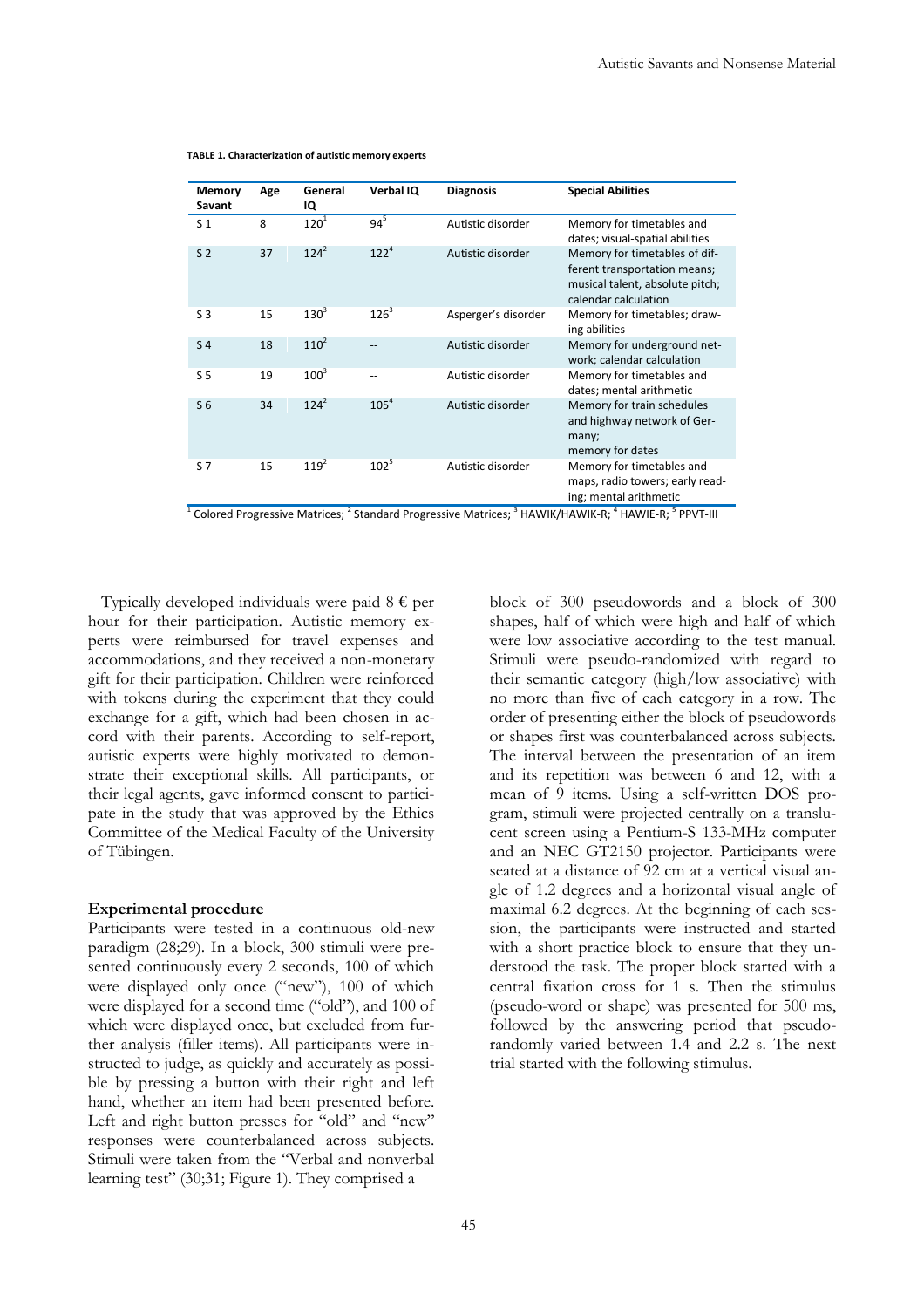

**Figure 1.** Stimuli used in the study from: "Verbal and nonverbal learning test" (30,31). High (left) and low (right) associative pseudowords are presented in the upper row. High (left) and low (right) associative shapes are presented in the lower row

## **Data analysis**

Performance on a yes/no recognition test can be summarized by two measures: the hit rate (the probability that the subject classifies an old item as old), and the false alarm rate (the probability that the participant classifies a new item as old). According to Snodgrass and Corwin (32), the discrimination index *Pr* and the bias index *Br* derived from a two-high threshold model were calculated for the memory data. Higher *Pr* values  $[p(\text{hit}) - p(\text{false})]$ alarm)] indicate better discrimination ability between old and new items. *Br*  $[p$ (false alarm) /  $p$ (1– *Pr*)] represents the measure of response bias. *Br* values higher than 0.5 indicate liberal response criteria (tendency to respond "old"); values lower than 0.5 suggest conservative response criteria (tendency to respond "new"). The discrimination index *Pr* and the response bias *Br* during the recognition of pseudowords and shapes were analyzed using a repeated-measures analysis of variance (ANOVA) with the within-factor "condition" (high vs. low associative) and the between-factor "group" (memory experts vs. control participants). Reaction times were analyzed with a repeated-measures ANOVA with the within-factors "condition" (high vs. low associative), "response" (hits vs. false alarms), and the between-factor "group" (autistic memory experts vs. control participants).

## **Results**

## *Pseudowords*

*Discrimination index Pr:*

For means and standard deviations of hit and false alarm rates in the recognition of high and low associative pseudowords, refer to Table 2. The repeatedmeasures ANOVA revealed no main effects of condition (F<sub>1,12</sub> = 0.11, P = .75,  $\eta_{p}^{2} = 0.01$ ), or

group ( $F_{1,12} = 2.43$ ,  $P = .15$ ,  $\eta_p^2 = 0.17$ ), or an interaction between condition and group ( $F_{1,12} = 0.003$ ,  $P = .96$ ,  $\eta_{\rm p}^2 < 0.001$ ).

#### *Response bias Br:*

The repeated-measures ANOVA revealed a trend towards a main effect of group ( $F_{1,12} = 4.29$ ,  $P =$ .06,  $\eta_p^2 = 0.26$ ) with autistic memory experts showing a conservative and control participants a liberal response bias. There was no main effect of condition ( $F_{1,12} = 1.01$ ,  $P = .33$ ,  $\eta_{p}^2 = 0.08$ ) nor an interaction between condition and group ( $F_{1,12} = 0.19$ , *P*  $= .67, \eta_{p}^{2} = 0.02$ ).

**TABLE 2**. **Performance data (M = mean; SD = standard deviation) for autistic memory experts and control participants in the recognition of high and low associative pseudowords and shapes**

|                  | Performance     |                                           |                          | Control Par-<br>ticipants<br>M(SD) |
|------------------|-----------------|-------------------------------------------|--------------------------|------------------------------------|
| Pseudo-<br>words | <b>Hits</b>     | High<br>associative<br>Low                | 0.58(0.21)<br>0.57(0.17) | 0.81(0.15)<br>0.79(0.15)           |
|                  | False<br>alarms | associative<br>High<br>associative<br>Low | 0.28(0.17)<br>0.26(0.15) | 0.35(0.16)<br>0.32(0.15)           |
|                  | Pr              | associative<br>High                       | 0.30(0.20)               | 0.46(0.18)                         |
|                  |                 | associative<br>Low<br>associative         | 0.31(0.19)               | 0.47(0.23)                         |
|                  | Br              | High associa-<br>tive<br>Low associa-     | 0.40(0.23)<br>0.38(0.21) | 0.65(0.26)<br>0.62(0.19)           |
|                  |                 | tive                                      |                          |                                    |
| <b>Shapes</b>    | <b>Hits</b>     | High<br>associative                       | 0.57(0.17)               | 0.71(0.25)                         |
|                  |                 | Low<br>associative                        | 0.67(0.28)               | 0.67(0.27)                         |
|                  | False<br>alarms | High<br>associative                       | 0.31(0.20)               | 0.16(0.12)                         |
|                  |                 | Low<br>associative                        | 0.57(0.26)               | 0.52(0.30)                         |
|                  | Pr              | High<br>associative                       | 0.26(0.22)               | 0.55(0.31)                         |
|                  |                 | Low<br>associative                        | 0.10(0.07)               | 0.14(0.07)                         |
|                  | Br              | High<br>associative                       | 0.40(0.20)               | 0.44(0.30)                         |
|                  |                 | Low<br>associative                        | 0.64(0.29)               | 0.60(0.33)                         |

## *Reaction times:*

Means and standard deviations of reaction times during the recognition of high and low associative pseudowords are depicted in Table 3. The repeatedmeasures ANOVA revealed an interaction between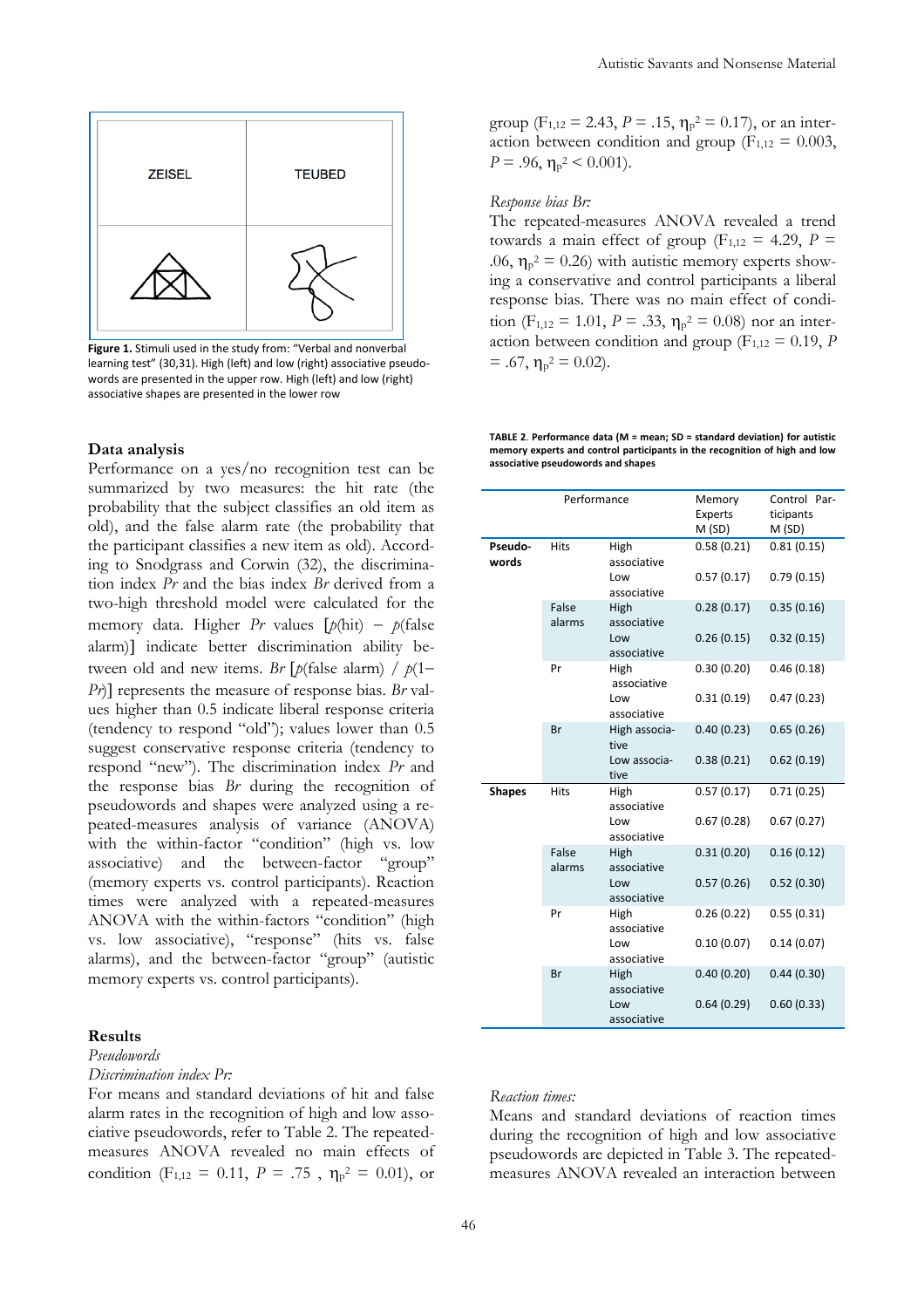the factors response and group ( $F_{1,12} = 8.07$ ,  $P \le$ .05,  $\eta_p^2 = 0.40$ , with control persons reacting significantly faster in hits than in false alarms ( $F_{1,12}$  = 5.16,  $P \le 0.05$ ,  $\eta_{p}^2 = 0.30$ ). There was a trend toward faster reaction times of autistic memory experts in false alarms compared with control participants (F<sub>1,12</sub> = 3.96, P = .07,  $\eta_p^2 = 0.25$ ).

TABLE 3. Reaction times (in milliseconds; M = mean; SD = standard deviation) of autistic memory experts and control participants in the recognition of high and low associative pseudowords and shapes

|               | <b>Reaction Times</b> |                                     | Memory<br><b>Experts</b><br>M(SD) | Control<br>Participants<br>M(SD) |
|---------------|-----------------------|-------------------------------------|-----------------------------------|----------------------------------|
| Pseudo-       | <b>Hits</b>           | High associative                    | 771 (211)                         | 807 (103)                        |
| words         |                       | Low associative                     | 752 (236)                         | 836 (142)                        |
|               | False                 | High associative                    | 623 (153)                         | 872 (160)                        |
|               | alarms                | Low associative                     | 805 (387)                         | 894 (183)                        |
| <b>Shapes</b> | <b>Hits</b>           | High associative<br>Low associative | 786 (265)<br>745 (335)            | 846 (183)<br>882 (123)           |
|               | False                 | High associative                    | 791 (374)                         | 864 (174)                        |
|               | alarms                | Low associative                     | 670 (208)                         | 848 (95)                         |

#### **Shapes**

*Discrimination index Pr:*

For means and standard deviations of hit and false alarm rates in the recognition of high and low associative shapes, refer to Table 2. The repeatedmeasures ANOVA revealed a main effect of condition (F<sub>1,12</sub> = 16.0, *P* < .01,  $\eta_p^2 = 0.57$ ) with high associative shapes showing a higher discrimination index than low associative shapes. There was a trend toward a main effect of group ( $F_{1,12} = 4.35$ , *P* = .059,  $\eta_p^2$  = 0.27), with control participants outperforming autistic memory experts. There was also a trend toward an interaction between condition and group ( $F_{1,12} = 2.98$ ,  $P = .055$ , one-tailed,  $\eta_{P}^{2} =$ 0.20). Post-hoc *t*-tests revealed that only control participants showed a higher discrimination index in high than in low associative shapes ( $F_{1,12} = 16.2$ , *P*  $<$  .01,  $\eta_p^2 = 0.58$ ). There was a trend toward a higher discrimination index of control participants compared with autistic memory experts in high but not low associative shapes (F<sub>1,12</sub> = 3.92, *P* = .07,  $\eta_p^2$  =  $(0.25)$ .

#### *Response bias Br:*

The repeated-measures ANOVA revealed a main effect of condition ( $F_{1,12} = 9.15$ ,  $P < .05$ ,  $\eta_{p}^2 = 0.43$ ) with a more liberal response bias in low associative shapes. There were no effects of group ( $F_{1,12}$  < 0.01,  $P = 1.0$ ,  $\eta_{\rm p}^2 < 0.001$ ) nor an interaction between condition and group (F<sub>1,12</sub> = 0.28, P <= .61,  $\eta_p^2$  = 0.02).

#### *Reaction times:*

Means and standard deviations of reaction times during the recognition of high and low associative shapes are depicted in Table 3. The repeatedmeasures ANOVA revealed a trend toward an interaction between condition and group ( $F_{1,12} = 2.58$ ,  $P = .07$ , one-tailed,  $\eta_{p}^{2} = 0.18$ ), with autistic memory experts showing a trend toward faster responses to low associative compared to high associative shapes (F<sub>1,12</sub> = 4.07, P = .067,  $\eta_p^2 = 0.25$ ).

#### **Discussion**

We investigated seven autistic memory experts and seven control participants in a recognition memory paradigm with high and low associative pseudowords and shapes. We expected an interaction of condition and group with control participants but not autistic memory experts showing a recognition advantage for high associative material. This hypothesis was confirmed for the recognition of shapes, in which control participants outperformed autistic memory experts in the recognition of high but not low associative stimuli. Autistic memory experts showed similar discrimination indices for the recognition of high and low associative shapes and did not differ from the control group in the discrimination index of low associative shapes. The overall recognition performance was quite low, but hit rates exceeded false alarm rates in all conditions, so that random button press due to missing comprehension or motivation can be ruled out. For the recognition of pseudowords, neither of the groups scored better on high than on low associative pseudowords, and thus our study could not replicate the classification provided by the "Verbal and nonverbal learning test" (30;31). The absence of this effect represents an unfortunate failure to capture the variable under study. Interestingly, regardless of the associative value of pseudowords, the group of autistic memory experts showed a comparable discrimination index to control participants.

How can these findings be interpreted with regard to memory mechanisms in a group of autistic individuals with outstanding memory skill? First, outstanding memory skill in a circumscribed area seemed not to have transferred to a recognition memory paradigm with standard stimuli. Rather than being superior in the recognition of nonsense shapes, our group of autistic memory experts turned out to be inferior in the recognition of shapes with high associative value. On the other hand, in contrast to Ameli and coworkers (9), whose autistic sample performed overall worse than control participants in a visual recognition memory task and particularly bad on the recognition of nonsense shapes, our autistic sample showed at least comparable dis-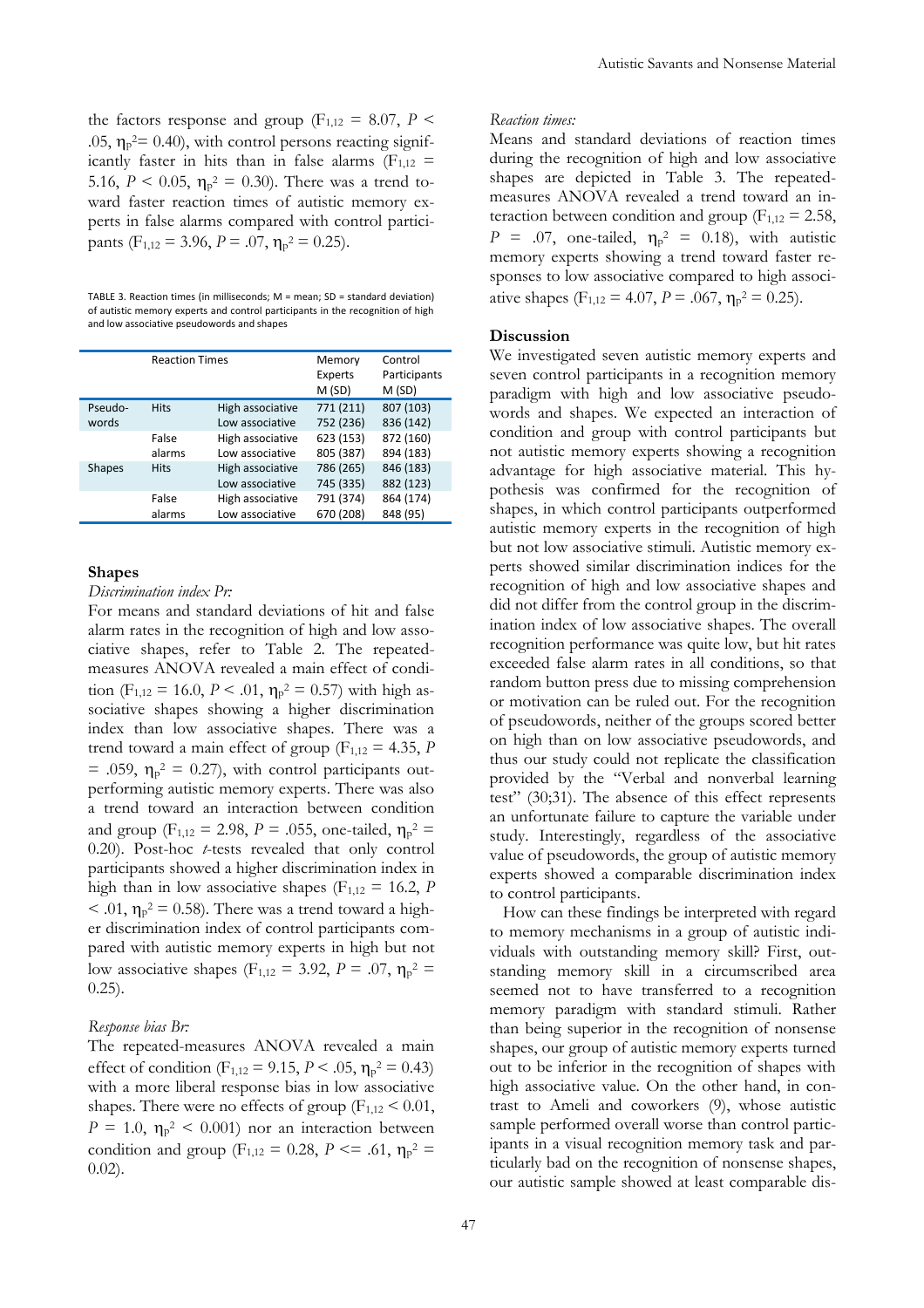crimination indices to control participants in pseudowords and low associative/nonsense shapes. Their memory expertise, as well as their higher level of intelligence, may thus have contributed to their normative performance. Second, autistic memory experts recognized surprisingly few high associative shapes in contrast to control participants, who showed the highest discrimination index of all conditions. The autistic group thus did not benefit from the high associative value of shapes to an extent that the control group did. Previous studies that investigated recognition of common objects (33) or semantic priming with picture stimuli (34) demonstrated the intactness or superiority of non-savant autistic individuals compared with control participants. However, one study using a false memory paradigm with geometric figures (35) found that individuals with ASD were significantly better able to discriminate true items from lure items and from that inferred restrictive associative networks in the spatial domain. In another study (9), individuals with ASD showed clearly inferior recognition performance of nonsense stimuli similar to the low associative ones of the current study, but recognition of common objects comparable to that of control participants. Taken together, these results provide evidence for an unimpaired or even superior pictorial semantic memory for objects, but a difficulty in making use of semantic features of abstract stimuli to facilitate memory in a self-organized manner. This interpretation is in accord with findings that revealed a deficiency in the use of verbal mediation strategies to maintain and monitor goal-related information in working memory of autistic children (36;37). Similarly, in verbal memory paradigms, autistic individuals were able to use semantic information to facilitate memory (6), but they showed diminished relational processing and may not do so spontaneously (5;8). Beversdorf and colleagues found a restricted use of semantic networks in individuals with ASD using false memory paradigms, which was assumed to be mediated by abnormalities in hippocampal functioning (10;11). Third, as our sample of autistic individuals was endowed with special memory skill, we expected a superior recognition of low-associative stimuli. Even in nonsavant high-functioning autistic individuals, the intactness or superiority of visual-spatial abilities has often been demonstrated (38-40). According to the Theory of Enhanced Perceptual Functioning (41) there is a generally enhanced processing of low-level perceptual information leading to advantages in, for example, block design and embedded figures tasks (42-44). However, in contrast to other studies, the current investigation used a large number of complex stimuli combined with short exposure times

(i.e., 500 ms). This experimental design may be disadvantageous for autistic memory experts to reveal their mnemonic skills.

There were group differences in reaction times during the recognition of shapes, when autistic memory experts tended to react faster to low than to high associative stimuli. On the other hand, they had the highest false alarm and the lowest discrimination rate of all conditions. Their fast reaction can therefore not be attributed to good performance; it may rather reflect a premature reaction to difficult stimuli. Autistic persons sometimes exhibit inhibitory deficits, especially with increasing cognitive load (45). In this context it was surprising that, during the recognition of pseudowords, autistic memory experts showed a more conservative response bias than control participants, that is, a tendency to "no" responses when unsure. In typically developing individuals, a false recognition (a tendency to "yes" responses) often occurs under speeded response conditions in the early stages of (automatic) recognition (46). On the other hand, a more conservative response bias has also been observed in other patients groups, such as individuals with schizophrenia (47) or persons under alcohol-induced memory impairment (48), and might accompany lower recognition performance.

A limiting factor of the current study is the fact that a control group of individuals with ASD but without memory skill is missing. Therefore, we are not able to disentangle effects of autism and savant syndrome. Another drawback may be the small and inhomogeneous sample that includes autistic memory experts of different ages and reduces the statistical power. However, since the savant syndrome is a rare condition, we were not able to increase the sample size. With regard to the heterogeneity of special memory areas (timetables, dates, etc.), we chose a recognition paradigm with standard stimuli. This may have been disadvantageous for probing savant memory. In future studies, memory performance may be improved by choosing tests in which stimuli reflect the savant domain.

In sum, in accord with our hypotheses, the group of individuals with ASD and special memory skill showed a comparable recognition performance for high and low associative shapes but was inferior in the recognition of high associative shapes compared with control participants. Contrary to prediction, autistic memory experts did not outperform control participants in the recognition of low associative shapes. Although there is evidence for restrictive associative networks in the spatial (as well as verbal) domain in the autistic, non-savant population (35), we attribute these findings to a failure to make use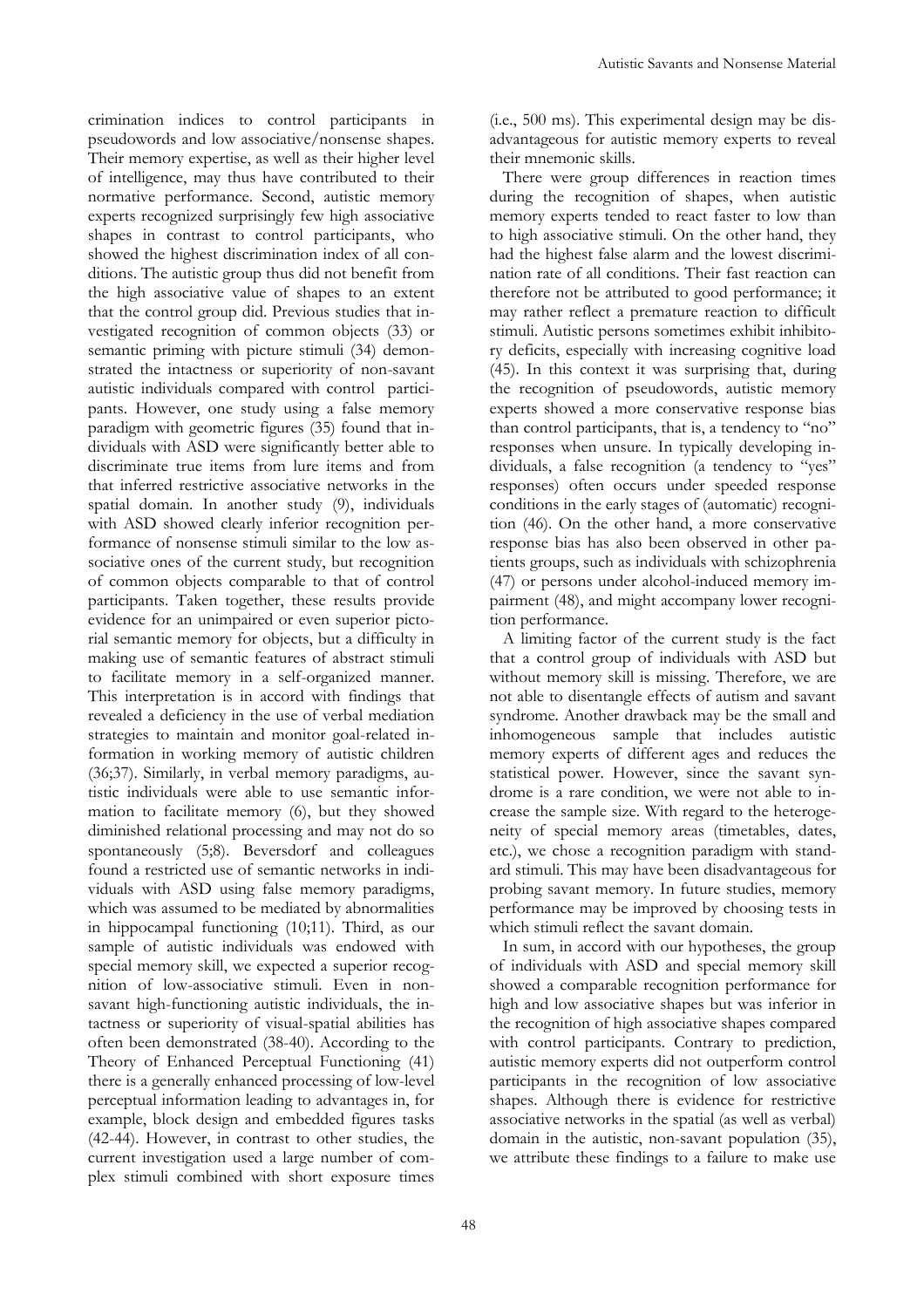of semantic features of abstract stimuli to facilitate memory, possibly by verbal mediation strategies.

#### **References**

- 1. Bowler DM, Matthews NJ, Gardiner JM. Asperger's syndrome and memory: similarity to autism but not amnesia. Neuropsychologia 1997;35(1):65-70.
- 2. Minshew NJ, Goldstein G. The pattern of intact and impaired memory functions in autism. J Child Psychol Psychiatry 2001;42: 1095-1101.
- 3. Hermelin B, O'Connor N. Remembering of words by psychotic and subnormal children. Br J Psychol 1967;58(3):213-18.
- 4. O'Connor N, Hermelin B. Auditory and visual memory in autistic and normal children. J Ment Defic Res 1967;11:126-31.
- 5. Gaigg SB, Gardiner JM, Bowler DM. Free recall in autism spectrum disorder: the role of relational and item-specific encoding. Neuropsychologia 2008;46 (4):983-92.
- 6. Beversdorf DQ, Anderson JM, Manning SE, Anderson SL, Nordgren RE, Felopulos GJ et al. The effect of semantic and emotional context on written recall for verbal language in high functioning adults with autism spectrum disorder. J Neurol Neurosurg Psychiatry 1998;65(5):685-92.
- 7. Mottron L, Morasse K, Belleville S. A study of memory functioning in individuals with autism. J Child Psychol Psychiatry 2001; 42(2):253-60.
- 8. Bowler DM, Gaigg SB, Gardiner JM. Effects of related and unrelated context on recall and recognition by adults with highfunctioning autism spectrum disorder. Neuropsychologia 2008;46(4):993-99
- 9. Ameli R, Courchesne E, Lincoln A, Kaufman AS, Grillon C. Visual memory processes in high-functioning individuals with autism. J Autism Dev Disord 1988;18(4):601-15.
- 10. Beversdorf DQ, Narayanan A, Hillier A, Hughes JD. Network model of decreased context utilization in autism spectrum disorder. J Autism Dev Disord 2007;37(6):1040-48.
- 11. Beversdorf DQ, Smith BW, Crucian GP, Anderson JM, Keillor JM, Barrett AM et al. Increased discrimination of "false memories" in autism spectrum disorder. Proc Natl Acad Sci USA 2000;97(15):8734-37.
- 12. Treffert DA. The savant syndrome: an extraordinary condition. A synopsis: past, present, future. Philos Trans R Soc Lond B Biol Sci 2009;364(1522):1351-57.
- 13. Howlin P, Goode S, Hutton J, Rutter M. Savant skills in autism: psychometric approaches and parental reports. Philos Trans R Soc Lond B Biol Sci 2009; 364(1522):1359-67.
- 14. Bölte S, Poustka F. Comparing the intelligence profiles of savant and nonsavant individuals with autistic disorder. Intelligence 2004;32:121-31.
- 15. Hill AL. An investigation of calendar calculating by an idiot savant. Am J Psychiatry 1975;132(5):557-60.
- 16. Toichi M, Kamio Y. Long-term memory and levels-of-processing in autism. Neuropsychologia 2002;40(7):964-69.
- 17. Miller LK. The savant syndrome: intellectual impairment and exceptional skill. Psychol Bull 1999;125(1):31-46.
- 18. Treffert DA (2006) Extraordinary people. iUniverse, Inc., Lincoln, NE
- 19. Neumann N, Dubischar-Krivec A, Braun C, Löw A, Poustka F, Bölte S et al. The mind of the mnemonists: an MEG and neuropsychological study of autistic memory savants. Behav Brain Res 2010;215(1):114-21.
- 20. Bölte S, Rühl D, Schmötzer G, Poustka F. Diagnostisches Interview für Autismus - Revidiert (ADI-R). Huber, Bern; 2006.
- 21. Lord C, Rutter M, Le Couteur A. Autism Diagnostic Interview-Revised: a revised version of a diagnostic interview for caregivers of individuals with possible pervasive developmental disorders. J Autism Dev Disord 1994;24(5):659-85.
- 22. Lord C, Risi S, Lambrecht L, Cook EH, Jr., Leventhal BL, DiLavore PC et al. The autism diagnostic observation schedulegeneric: a standard measure of social and communication deficits associated with the spectrum of autism. J Autism Dev Disord 2000; 30(3):205-23.
- 23. Rühl D, Bölte S, Feineis-Matthews S, Poustka F. Diagnostische Beobachtungsskala für Autistische Störungen (ADOS). Huber, Bern; 2004.
- 24. Raven JC. The comparative assessment of intellectual ability. Br J Psychol 1948;19:137-50.
- 25. Tewes U. HAWIE-R. Hamburg-Wechsler Intelligenztest für Erwachsene, (Revision 1991). Hans Huber, Bern; 1994.
- 26. Tewes U. HAWIK- R. Hamburg- Wechsler- Intelligenztest für Kinder. (Revision 1983). Hans Huber, Bern; 1993.
- 27. Bölte S, Dziobek I, Poustka F. Brief Report: The Level and Nature of Autistic Intelligence Revisited. J Autism Dev Disord 2009; 39:678-82.
- 28. Rugg MD, Allan K. Event-related potential studies of memory. In: Tulving E, Craik FIM (eds). The Oxford handbook of memory. Oxford University Press, Oxford; 2000:521-37.
- 29. Sanquist TF, Rohrbaugh K, Syndulko K, Lindsey DB. Electrocortical signs of levels of processing: Perceptual analysis and recognition memory. Psychophysiology 1980;17:568-76.
- 30. Sturm W, Willmes K. Verbaler Lerntest. Hogrefe Verlag, Göttingen; 1999.
- 31. Sturm W, Willmes K. Nonverbaler Lerntest. Hogrefe Verlag, Göttingen; 1999.
- 32. Snodgrass JG, Corwin J. Pragmatics of measuring recognition memory: applications to dementia and amnesia. J Exp Psychol Gen 1988;117(1):34-50.
- 33. Lopez B, Leekam SR. Do children with autism fail to process information in context? J Child Psychol Psychiatry 2003;44(2):285- 300.
- 34. Kamio Y, Toichi M. Dual access to semantics in autism: is pictorial access superior to verbal access? J Child Psychol Psychiatry 2000;41(7):859-67.
- 35. Hillier A, Campbell H, Keillor J, Phillips N, Beversdorf DQ. Decreased false memory for visually presented shapes and symbols among adults on the autism spectrum. J Clin Exp Neuropsychol 2007;29 (6):610-16.
- 36. Joseph RM, Steele SD, Meyer E, Tager-Flusberg H. Self-ordered pointing in children with autism: failure to use verbal mediation in the service of working memory? Neuropsychologia 2005;43(10): 1400-11.
- 37. Joseph RM, McGrath LM, Tager-Flusberg H. Executive dysfunction and its relation to language ability in verbal school-age children with autism. Dev Neuropsychol 2005;27(3):361-78.